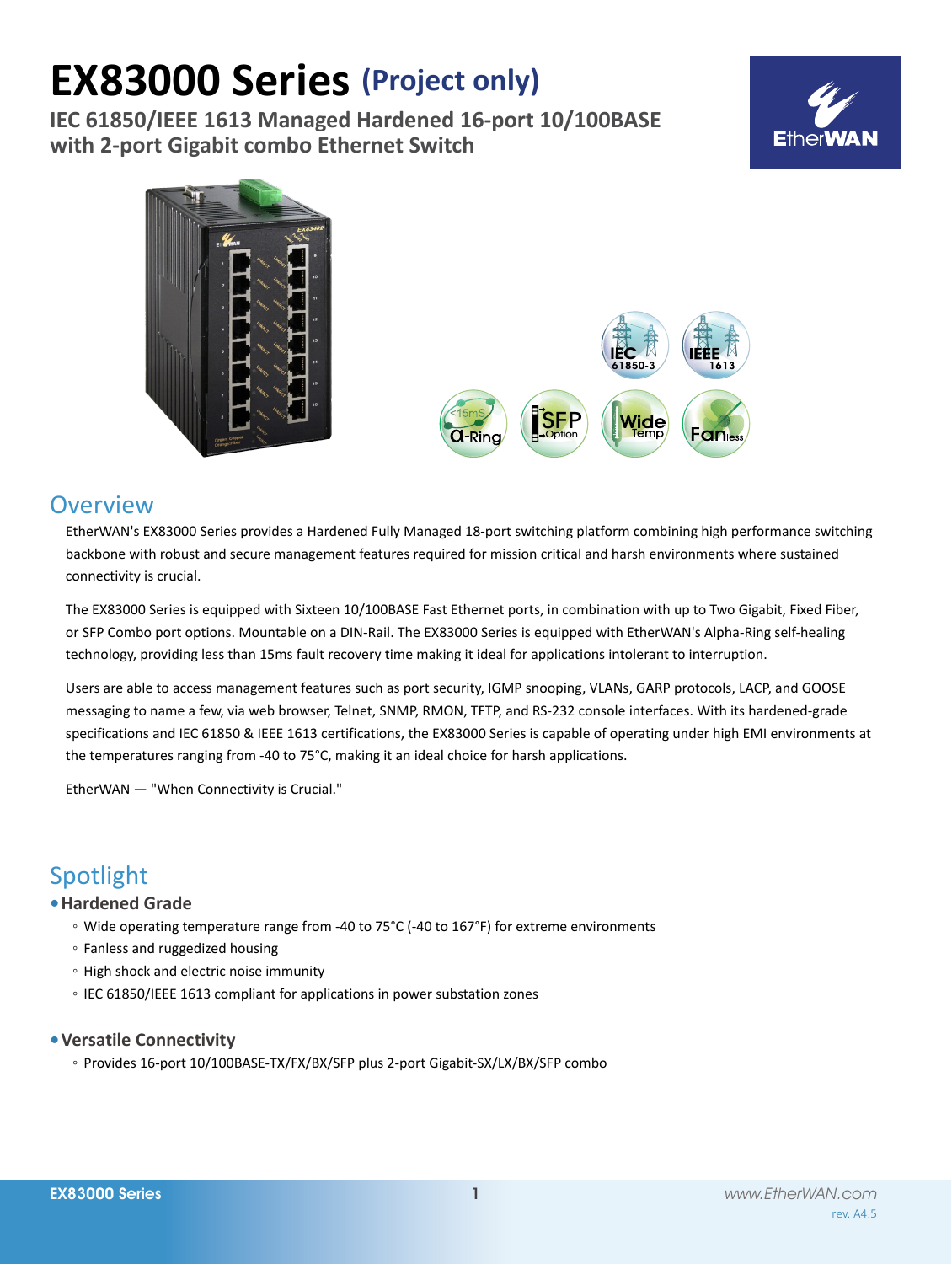## Software Features

#### **Management**

#### • Interface

- CLI, Telnet and Web Browser
- SNMP v1/v2c/v3
- • Firmware and configuration upgrade and backup via TFTP
- • Supports DHCP Server/Client
- RMON (Remote monitoring): group 1, 2, 3, 9
- Port mirroring: TX/RX and both
- • NTP (Network Time Protocol) time synchronization
- • IEEE 802.1ab LLDP (Link Layer Discovery Protocol)

#### **Security**

- MAC address filtering
- • Enable/disable port
- • Storm control (broadcast and multicast types)
- • IEEE 802.1x LAN access control
- • Remote authentication through RADIUS
- • SSH for CLI and Telnet security
- • SSL for web security
- Multi-level user account/password against unauthorized configuration
- • System log (remote/local)

#### **Quality of Service (QoS)**

- • Priority Queues: 4 queues per port
- • Traffic classification based on IEEE 802.1p CoS, DSCP, WRR (Weighted round robin) and strict mode
- • Rate Limiting (Ingress/Egress)

#### **Layer 2 Features**

- • Auto-negotiation for port speed and duplex mode
- • Flow Control
	- IEEE 802.3x full duplex mode
	- Back-Pressure half duplex mode
- • Redundant Protocol
	- IEEE 802.1D Spanning Tree Protocol (STP)
	- IEEE 802.1w Rapid Spanning Tree Protocol (RSTP)
	- IEEE 802.1s Multiple Spanning Tree Protocol (MSTP)
	- EtherWAN's Alpha-Ring network fault recovery (<15ms)
- • VLANs
	- Port-based VLANs
	- IEEE 802.1Q Tag VLANs (128 groups, 4096 VID)
	- GVRP (GARP VLAN Registration Protocol)
	- GMRP (GARP Multicast Registration Protocol)
- • Link Aggregation
	- Static Trunk (2 groups, support MAC base)
	- IEEE 802.3ad Link Aggregation Control Protocol
- • IGMP Snooping
	- IGMP snooping v1/v2/v3

#### **Performance**

- Switching Capability: 7.2Gbps
- • Packet Buffer Size: 2M bits
- MAC Address Table: 8192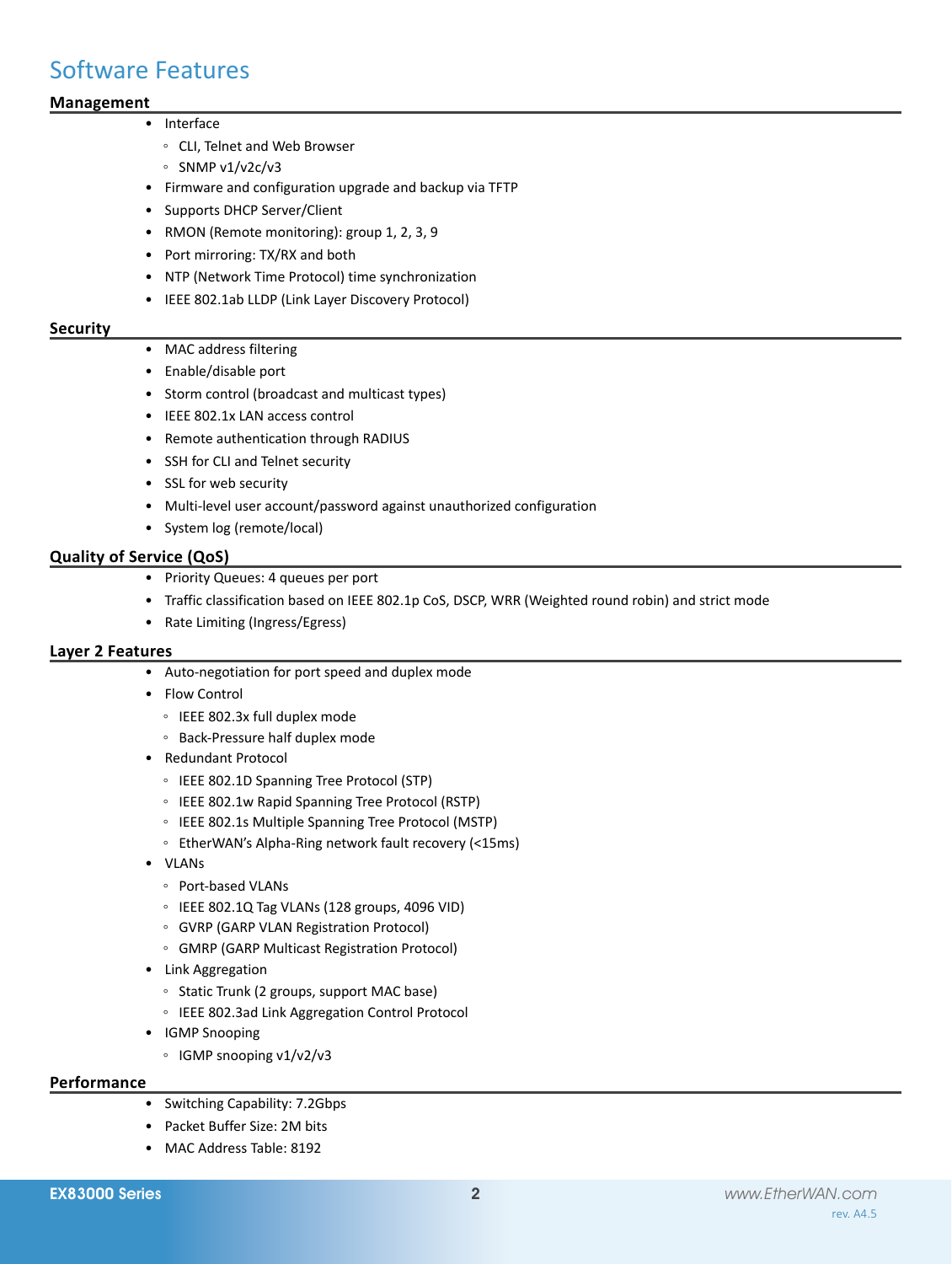# Hardware Specifications

#### **Technology**

#### **Standards**

- • IEEE 802.3, 10BASE-T
- • IEEE 802.3u 100BASE-TX/100BASE-FX
- • IEEE 802.3ab 1000BASE-T
- • IEEE 802.3z 1000BASE-SX/1000BASE-LX
- IEEE 802.3x Full duplex and flow control
- • IEEE 802.1p QoS
- • IEEE 802.1Q Tag VLANs
- • IEEE 802.1w RSTP
- IEEE 802.1x Port-based Network Access Control

#### **Forward and Filtering Rate**

- • 14,880pps for 10Mbps
- 148.810pps for 100Mbps
- 1,488,100pps for 1000Mbps

#### **Packet Buffer Memory**

• 2M bits

#### **Processing Type**

- • Store-and-Forward
- • Auto Negotiation
- Half-duplex back-pressure and IEEE 802.3x full-duplex flow control
- • Auto MDI/MDIX

#### **Address Table Size**

• 8192 MAC addresses

#### **Power**

#### **Input Voltage**

- 12-48VDC (Terminal Block)
- 12VDC (DC Jack)

#### **Power Consumption**

• 15W Max. 1.25A@12VDC, 0.625A@24VDC

#### **Protection**

• Reverse polarity protection

#### **Mechanical**

#### **Casing**

- • Aluminum Case
- IP30

#### **Dimensions**

• 84 x 125 x 145mm (W x D x H) (3.3" x 4.92" x 5.71")

#### **Weight**

• 1.4Kg (3.08lbs.)

#### **Installation**

• DIN-Rail (Top hat type 35mm) or Wall mounting

#### **Interface**

#### **Ethernet Port**

- 10/100BASE-TX: 16, 12 or 8 ports
- 100BASE-FX: 0, 1, 2 or 4 ports
- • Gigabit: 0, 1 or 2 ports

#### **Console Port**

• Port: One DB9 RS-232 port

#### **LED Indicators**

- Per Unit: Power 1, Power 2, Power 3
- • Per Port: Link/Activity (Green: Copper, Orange: Fiber)

#### **Alarm Contact**

• One relay output with current 1A@24VDC

#### **Environment**

#### **Operating Temperature**

• -40 to 75°C (-40 to 167°F) Tested @ -40 to 80°C (-40 to 176°F)

#### **Storage Temperature**

- -45 to 85°C (-49 to 185°F)
- **Ambient Relative Humidity**
- 5% to 95% (non-condensing)

#### **Regulatory Approvals**

#### **ISO**

• Manufactured in an ISO 9001 facility

**EMI**

#### **FCC Part 15B Class A**

- **EN 61000-6-4**
- **EN 61000-3-2**

#### **EN 61000-3-3**

**EN 55022**

#### **EMS**

#### **EN 61000-6-2**

- EN 61000-4-2 (ESD Standards)
- EN 61000-4-3 (Radiated RFI Standards)
- EN 61000-4-4 (Burst Standards)
- EN 61000-4-5 (Surge Standards)
- • EN 61000-4-6 (Induced RFI Standards)
- EN 61000-4-8 (Magnetic Field Standards)
- IEC 61000-4-10 (Oscillatory wave magnetic field test)
- IEC 61000-4-16 (Power frequency immunity test)
- IEC 61000-4-18 (Oscillatory wave immunity test)

#### **Environmental Test Compliance**

#### **IEC 60068-2-27 Ea (Shock)**

#### **FED STD 101C Method 5007.1 (Free fall w/package)**

**Industrial Compliance**

**IEEE 61850-3 IEEE 1613**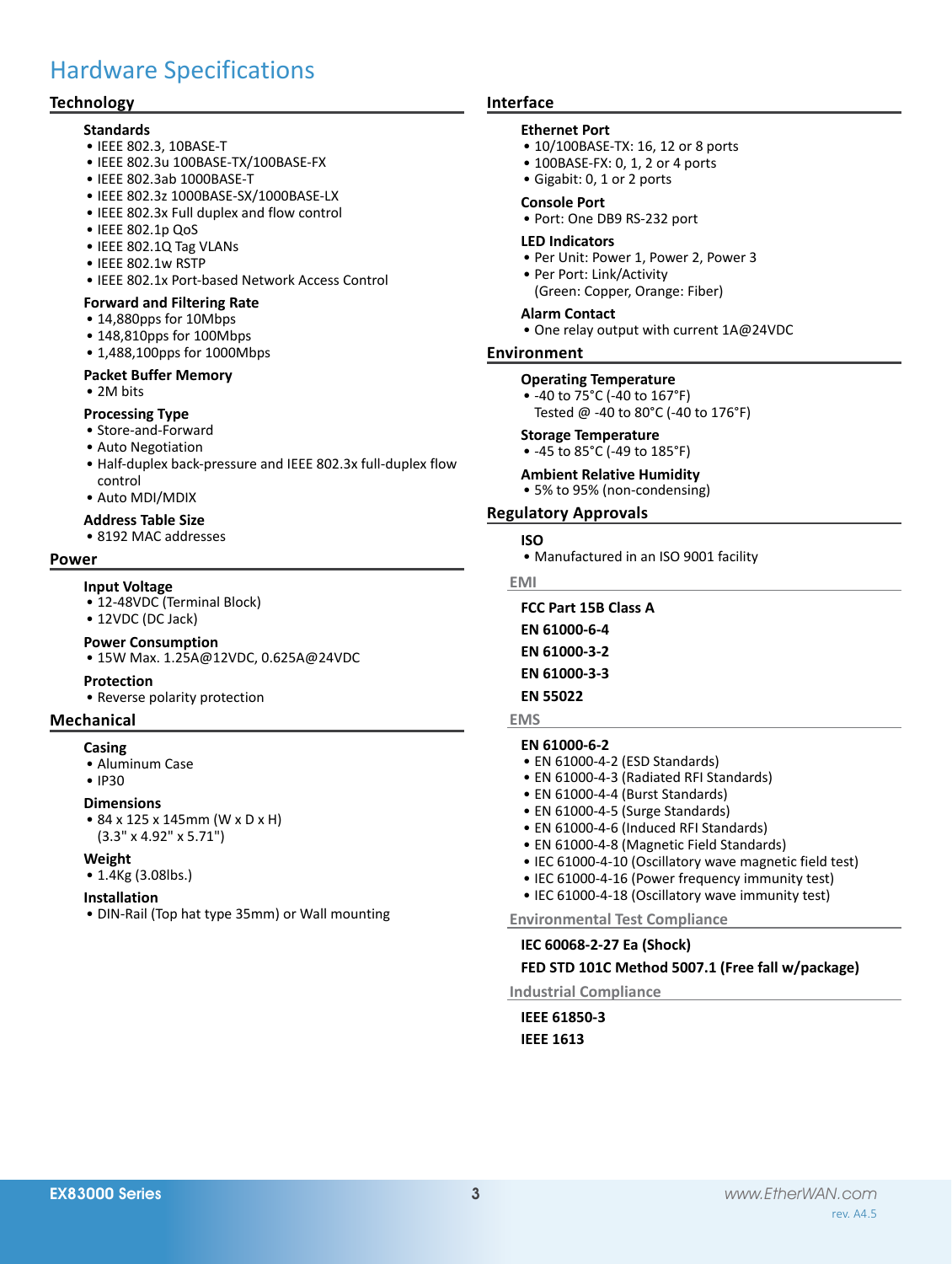# Application Diagram



# **Dimensions**